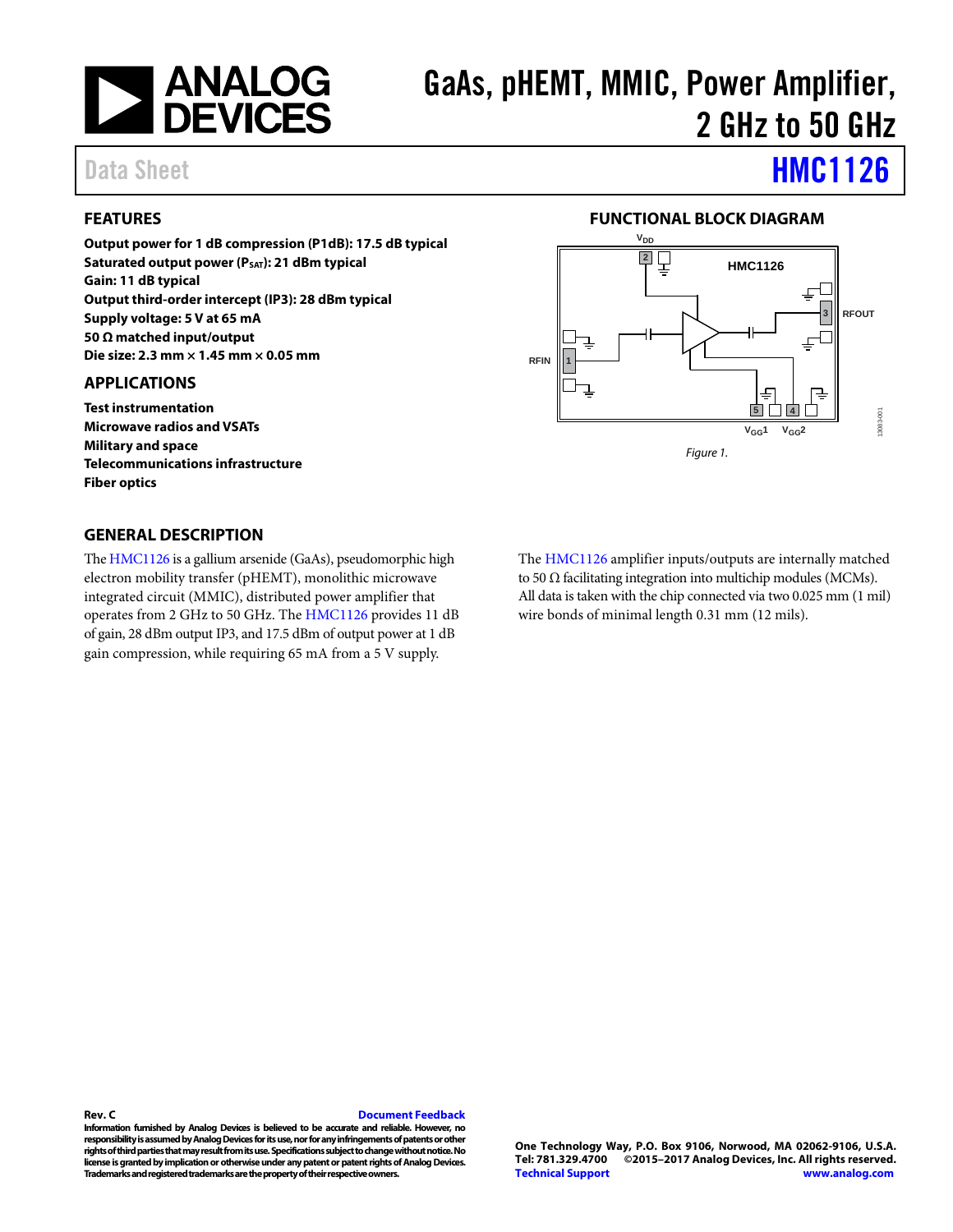### TABLE OF CONTENTS

### <span id="page-1-0"></span>**REVISION HISTORY**

| $12/2017$ —Rev. B to Rev. C |  |
|-----------------------------|--|
|                             |  |
|                             |  |
|                             |  |
| $2/2016$ —Rev. A to Rev. B  |  |
|                             |  |
|                             |  |

| Mounting and Bonding Techniques for Millimeterwave GaAs |
|---------------------------------------------------------|
|                                                         |
|                                                         |
|                                                         |
|                                                         |

#### **5/2015—Rev. 00.1114 to Rev. A**

| This Hittite Microwave Products data sheet has been reformatted |  |
|-----------------------------------------------------------------|--|
| to meet the styles and standards of Analog Devices, Inc.        |  |
|                                                                 |  |
|                                                                 |  |
| Added Applications Information Section and Figure 35  13        |  |
|                                                                 |  |
|                                                                 |  |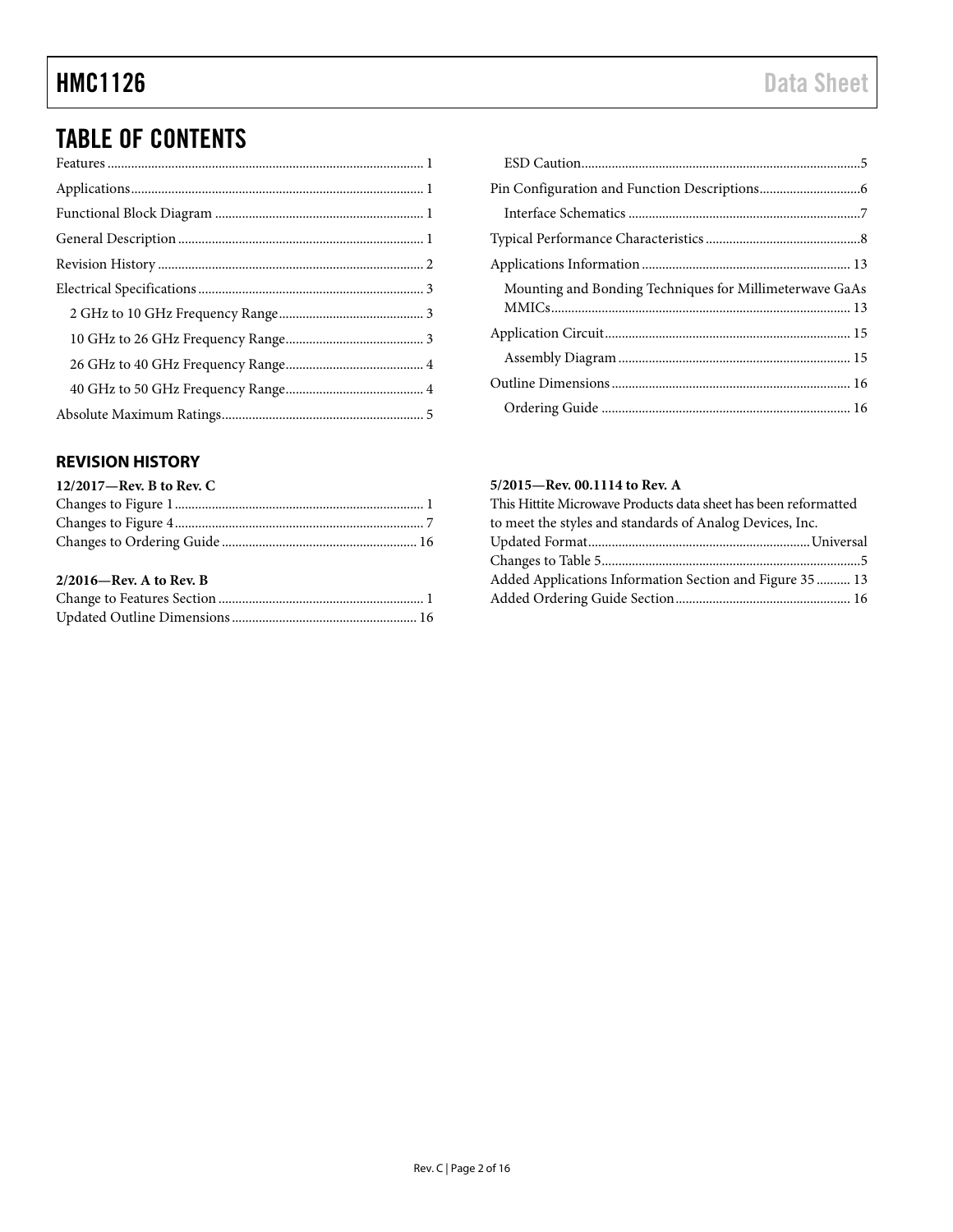### <span id="page-2-0"></span>ELECTRICAL SPECIFICATIONS

### <span id="page-2-1"></span>**2 GHz TO 10 GHz FREQUENCY RANGE**

 $T_A = 25$ °C, V<sub>DD</sub> = 5 V, V<sub>GG</sub>2 = 1.4 V, I<sub>DD</sub> = 65 mA, unless otherwise stated. Adjust V<sub>GG</sub>1 between −2 V to 0 V to achieve I<sub>DD</sub> = 65 mA typical.

| ı<br>I<br>ш<br>w<br>۰,<br>×<br>۰.<br>۰, |
|-----------------------------------------|
|-----------------------------------------|

| Parameter                              | Symbol                        | <b>Test Conditions/Comments</b>                                                       | Min  | <b>Typ</b> | Max | Unit                  |
|----------------------------------------|-------------------------------|---------------------------------------------------------------------------------------|------|------------|-----|-----------------------|
| <b>FREQUENCY RANGE</b>                 |                               |                                                                                       | 2    |            | 10  | GHz                   |
| <b>GAIN</b>                            |                               |                                                                                       | 8    | 11         |     | dB                    |
| <b>Gain Variation Over Temperature</b> |                               |                                                                                       |      | 0.002      |     | $dB$ <sup>o</sup> $C$ |
| <b>RETURN LOSS</b>                     |                               |                                                                                       |      |            |     |                       |
| Input                                  |                               |                                                                                       |      | 12         |     | dB                    |
| Output                                 |                               |                                                                                       |      | 14         |     | dB                    |
| <b>OUTPUT</b>                          |                               |                                                                                       |      |            |     |                       |
| Output Power for 1 dB Compression      | P <sub>1</sub> d <sub>B</sub> |                                                                                       | 14.5 | 17.5       |     | dBm                   |
| <b>Saturated Output Power</b>          | P <sub>SAT</sub>              |                                                                                       |      | 21         |     | dBm                   |
| Output Third-Order Intercept           | IP <sub>3</sub>               | Measurement taken at $P_{\text{OUT}}/$ tone = 10 dBm                                  |      | 31         |     | dBm                   |
| <b>NOISE FIGURE</b>                    |                               |                                                                                       |      | 4.5        |     |                       |
| <b>TOTAL SUPPLY CURRENT</b>            | <b>I</b> pp                   | $V_{DD} = 4 V$ , $V_{DD} = 5 V$ , $V_{DD} = 6 V$ , $V_{DD} = 7 V$ , or $V_{DD} = 8 V$ |      | 65         |     | mA                    |

### <span id="page-2-2"></span>**10 GHz TO 26 GHz FREQUENCY RANGE**

T<sub>A</sub> = 25°C, V<sub>DD</sub> = 5 V, V<sub>GG</sub>2 = 1.4 V, I<sub>DD</sub> = 65 mA, unless otherwise stated. Adjust V<sub>GG</sub>1 between −2 V to 0 V to achieve I<sub>DD</sub> = 65 mA typical.

| Table 2.                               |                               |                                                                                       |      |            |     |                       |
|----------------------------------------|-------------------------------|---------------------------------------------------------------------------------------|------|------------|-----|-----------------------|
| Parameter                              | Symbol                        | <b>Test Conditions/Comments</b>                                                       | Min  | <b>Typ</b> | Max | <b>Unit</b>           |
| <b>FREQUENCY RANGE</b>                 |                               |                                                                                       | 10   |            | 26  | GHz                   |
| <b>GAIN</b>                            |                               |                                                                                       | 8    | 10.5       |     | dB                    |
| <b>Gain Variation Over Temperature</b> |                               |                                                                                       |      | 0.005      |     | $dB$ <sup>o</sup> $C$ |
| <b>RETURN LOSS</b>                     |                               |                                                                                       |      |            |     |                       |
| Input                                  |                               |                                                                                       |      | 14         |     | dB                    |
| Output                                 |                               |                                                                                       |      | 20         |     | dB                    |
| <b>OUTPUT</b>                          |                               |                                                                                       |      |            |     |                       |
| Output Power for 1 dB Compression      | P <sub>1</sub> d <sub>B</sub> |                                                                                       | 14.5 | 17.5       |     | dBm                   |
| <b>Saturated Output Power</b>          | P <sub>SAT</sub>              |                                                                                       |      | 21         |     | dBm                   |
| Output Third-Order Intercept           | IP <sub>3</sub>               | Measurement taken at $P_{\text{OUT}}$ /tone = 10 dBm                                  |      | 28         |     | dBm                   |
| <b>NOISE FIGURE</b>                    |                               |                                                                                       |      | 4          |     |                       |
| <b>TOTAL SUPPLY CURRENT</b>            | <b>I</b> DD                   | $V_{DD} = 4 V$ , $V_{DD} = 5 V$ , $V_{DD} = 6 V$ , $V_{DD} = 7 V$ , or $V_{DD} = 8 V$ |      | 65         |     | mA                    |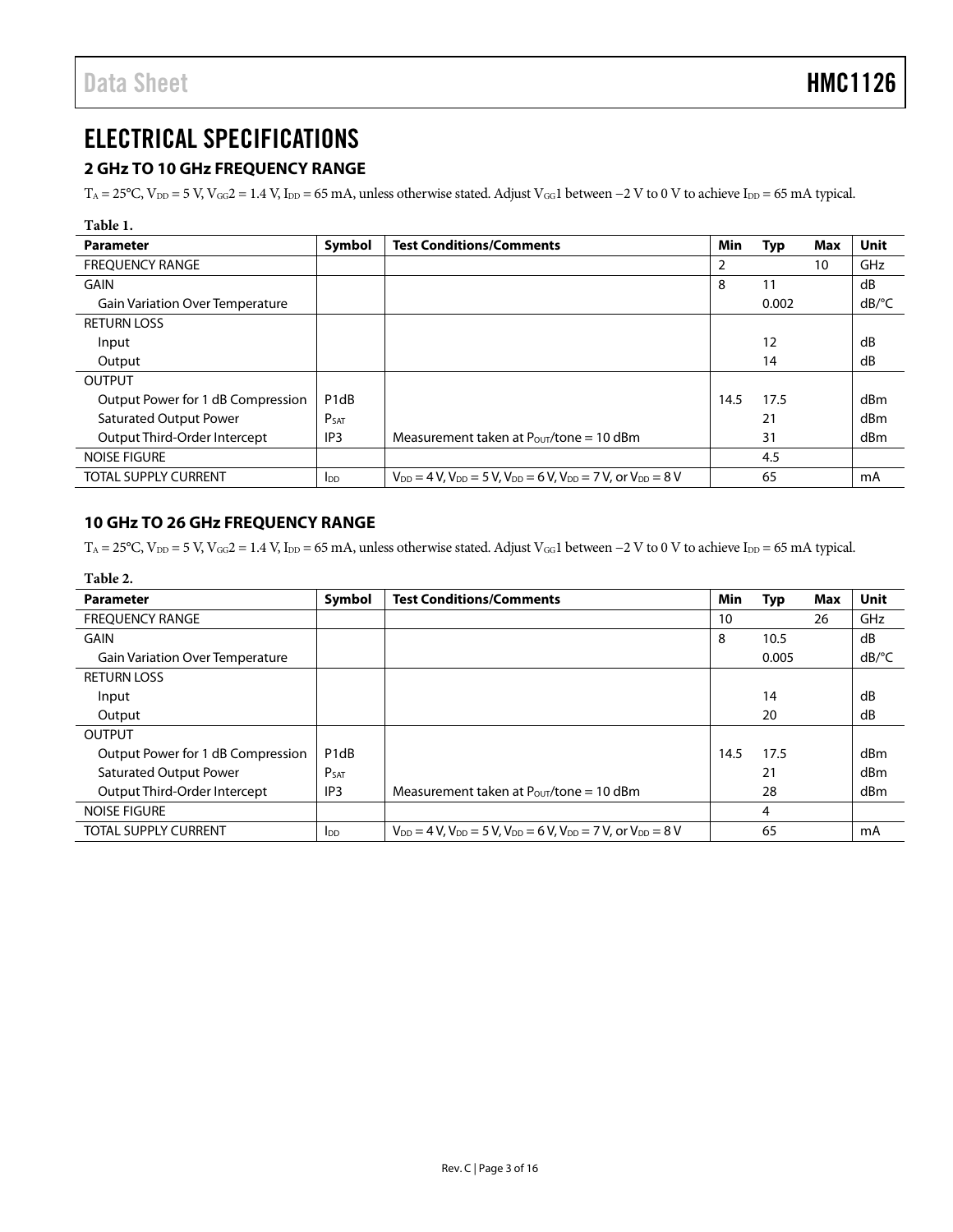#### <span id="page-3-0"></span>**26 GHz TO 40 GHz FREQUENCY RANGE**

T<sub>A</sub> = 25°C, V<sub>DD</sub> = 5 V, V<sub>GG</sub>2 = 1.4 V, I<sub>DD</sub> = 65 mA, unless otherwise stated. Adjust V<sub>GG</sub>1 between −2 V to 0 V to achieve I<sub>DD</sub> = 65 mA typical.

| Table 3.                               |                               |                                                                                       |     |       |     |                       |
|----------------------------------------|-------------------------------|---------------------------------------------------------------------------------------|-----|-------|-----|-----------------------|
| <b>Parameter</b>                       | Symbol                        | <b>Test Conditions/Comments</b>                                                       | Min | Typ   | Max | Unit                  |
| <b>FREQUENCY RANGE</b>                 |                               |                                                                                       | 26  |       | 40  | GHz                   |
| GAIN                                   |                               |                                                                                       | 8   | 11    |     | dB                    |
| <b>Gain Variation Over Temperature</b> |                               |                                                                                       |     | 0.005 |     | $dB$ <sup>o</sup> $C$ |
| <b>RETURN LOSS</b>                     |                               |                                                                                       |     |       |     |                       |
| Input                                  |                               |                                                                                       |     | 20    |     | dB                    |
| Output                                 |                               |                                                                                       |     | 218   |     | dB                    |
| <b>OUTPUT</b>                          |                               |                                                                                       |     |       |     |                       |
| Output Power for 1 dB Compression      | P <sub>1</sub> d <sub>B</sub> |                                                                                       | 13  | 16    |     | dBm                   |
| <b>Saturated Output Power</b>          | <b>PSAT</b>                   |                                                                                       |     | 20.5  |     | dBm                   |
| Output Third-Order Intercept           | IP <sub>3</sub>               | Measurement taken at $P_{OUT}/$ tone = 10 dBm                                         |     | 28    |     | dBm                   |
| NOISE FIGURE                           |                               |                                                                                       |     | 4     |     |                       |
| <b>TOTAL SUPPLY CURRENT</b>            | <b>I</b> <sub>DD</sub>        | $V_{DD} = 4 V$ , $V_{DD} = 5 V$ , $V_{DD} = 6 V$ , $V_{DD} = 7 V$ , or $V_{DD} = 8 V$ |     | 65    |     | mA                    |

#### <span id="page-3-1"></span>**40 GHz TO 50 GHz FREQUENCY RANGE**

 $T_A = 25^{\circ}$ C,  $V_{DD} = 5$  V,  $V_{GG} = 1.4$  V,  $I_{DD} = 65$  mA, unless otherwise stated. Adjust  $V_{GG}1$  between  $-2$  V to 0 V to achieve  $I_{DD} = 65$  mA typical.

#### **Table 4.**

| <b>Parameter</b>                       | Symbol                        | <b>Test Conditions/Comments</b>                                                       | Min | <b>Typ</b> | Max | Unit                |
|----------------------------------------|-------------------------------|---------------------------------------------------------------------------------------|-----|------------|-----|---------------------|
| <b>FREOUENCY RANGE</b>                 |                               |                                                                                       | 40  |            | 50  | GHz                 |
| GAIN                                   |                               |                                                                                       | 8   | 10.5       |     | dB                  |
| <b>Gain Variation Over Temperature</b> |                               |                                                                                       |     | 0.009      |     | $dB$ <sup>o</sup> C |
| <b>RETURN LOSS</b>                     |                               |                                                                                       |     |            |     |                     |
| Input                                  |                               |                                                                                       |     | 12         |     | dB                  |
| Output                                 |                               |                                                                                       |     | 12         |     | dB                  |
| <b>OUTPUT</b>                          |                               |                                                                                       |     |            |     |                     |
| Output Power for 1 dB Compression      | P <sub>1</sub> d <sub>B</sub> |                                                                                       | 10  | 13         |     | dBm                 |
| <b>Saturated Output Power</b>          | P <sub>SAT</sub>              |                                                                                       |     | 18         |     | dBm                 |
| Output Third-Order Intercept           | IP <sub>3</sub>               | Measurement taken at $P_{\text{OUT}}/$ tone = 10 dBm                                  |     | 24         |     | dBm                 |
| <b>NOISE FIGURE</b>                    |                               |                                                                                       |     | 5          |     |                     |
| TOTAL SUPPLY CURRENT                   | <b>I</b> DD                   | $V_{DD} = 4 V$ , $V_{DD} = 5 V$ , $V_{DD} = 6 V$ , $V_{DD} = 7 V$ , or $V_{DD} = 8 V$ |     | 65         |     | mA                  |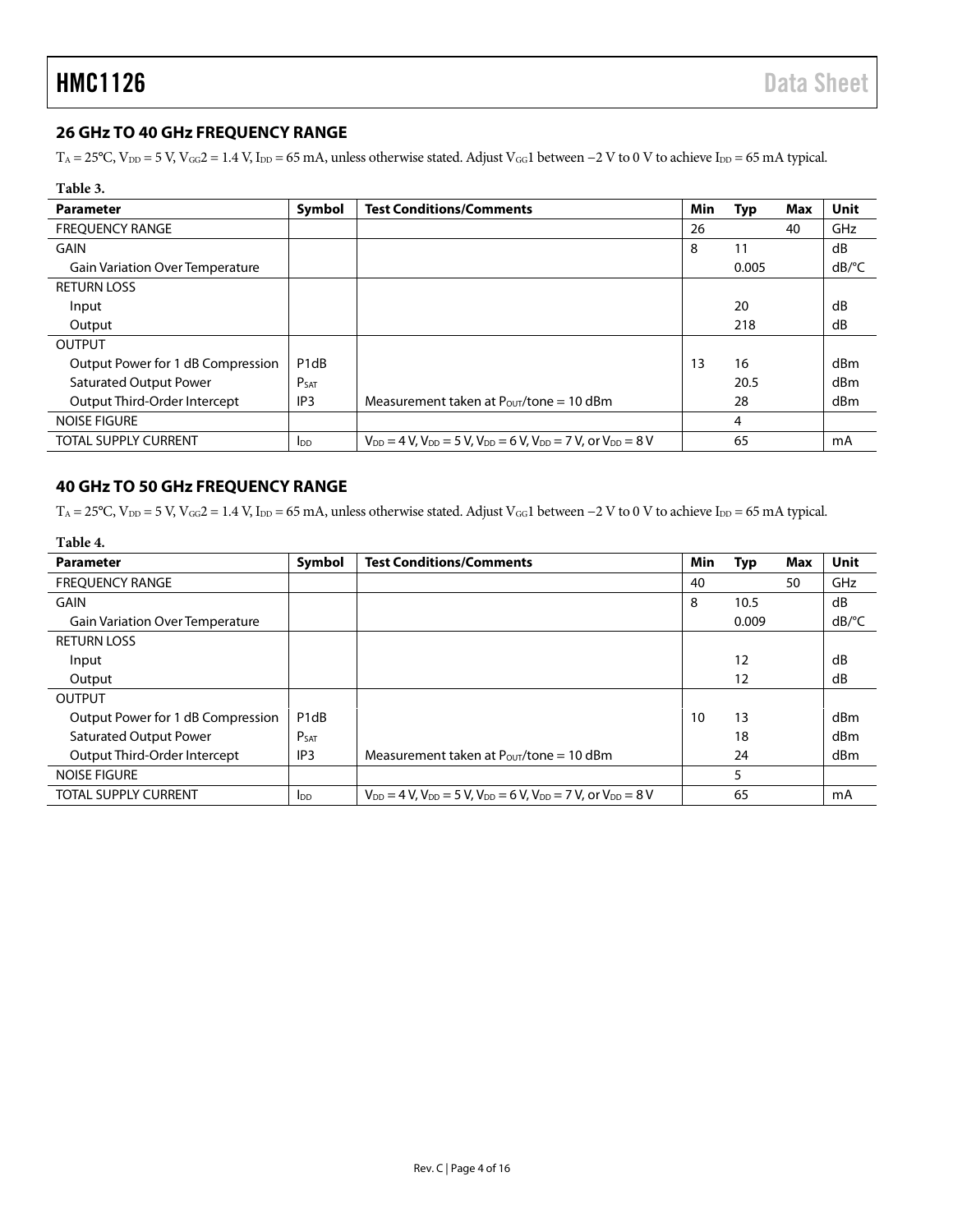### <span id="page-4-0"></span>ABSOLUTE MAXIMUM RATINGS

#### **Table 5.**

| <b>Parameter</b>                                                                                                         | Rating                              |  |  |
|--------------------------------------------------------------------------------------------------------------------------|-------------------------------------|--|--|
| Drain Bias Voltage (V <sub>DD</sub> )                                                                                    | 8.5 V                               |  |  |
| Gate Bias Voltage                                                                                                        |                                     |  |  |
| $V_{GG}1$                                                                                                                | $-3V$ to 0 V                        |  |  |
| $V$ GG $2$                                                                                                               |                                     |  |  |
| $For VDD = 8 V1$                                                                                                         | 3.6V                                |  |  |
| $For VDD = 7 V$                                                                                                          | 3.0V                                |  |  |
| $For VDD = 6 V$                                                                                                          | >2.0V                               |  |  |
| For $V_{DD} = 4V$ to 5 V                                                                                                 | >1.2 V                              |  |  |
| RF Input Power (RFIN)                                                                                                    | 22 dBm                              |  |  |
| Channel Temperature                                                                                                      | $175^{\circ}$ C                     |  |  |
| Continuous Power Dissipation, P <sub>DISS</sub><br>$(T_A = 85^{\circ}C,$ Derate 21.3 mW/ $^{\circ}C$ at 85 $^{\circ}C$ ) | 1.915 W                             |  |  |
| Thermal Resistance, R <sub>TH</sub> (Channel to<br>Bottom of Die)                                                        | $47^{\circ}$ C/W <sup>2</sup>       |  |  |
| Storage Temperature                                                                                                      | $-65^{\circ}$ C to $+150^{\circ}$ C |  |  |
| Operating Temperature                                                                                                    | $-55^{\circ}$ C to $+85^{\circ}$ C  |  |  |
| ESD Sensitivity, Human Body Model (HBM)                                                                                  | Class 1A,<br>passed 250 V           |  |  |

 $1_{\text{DD}}$  < 105 mA.

<sup>2</sup> Based upon a thermal epoxy of 20 W/°C.

Stresses at or above those listed under Absolute Maximum Ratings may cause permanent damage to the product. This is a stress rating only; functional operation of the product at these or any other conditions above those indicated in the operational section of this specification is not implied. Operation beyond the maximum operating conditions for extended periods may affect product reliability.

#### <span id="page-4-1"></span>**ESD CAUTION**



ESD (electrostatic discharge) sensitive device. Charged devices and circuit boards can discharge<br>without detection. Although this product features patented or proprietary protection circuitry, damage may occur on devices subjected to high energy ESD.<br>Therefore, proper ESD precautions should be taken to avoid performance degradation or loss of functionality.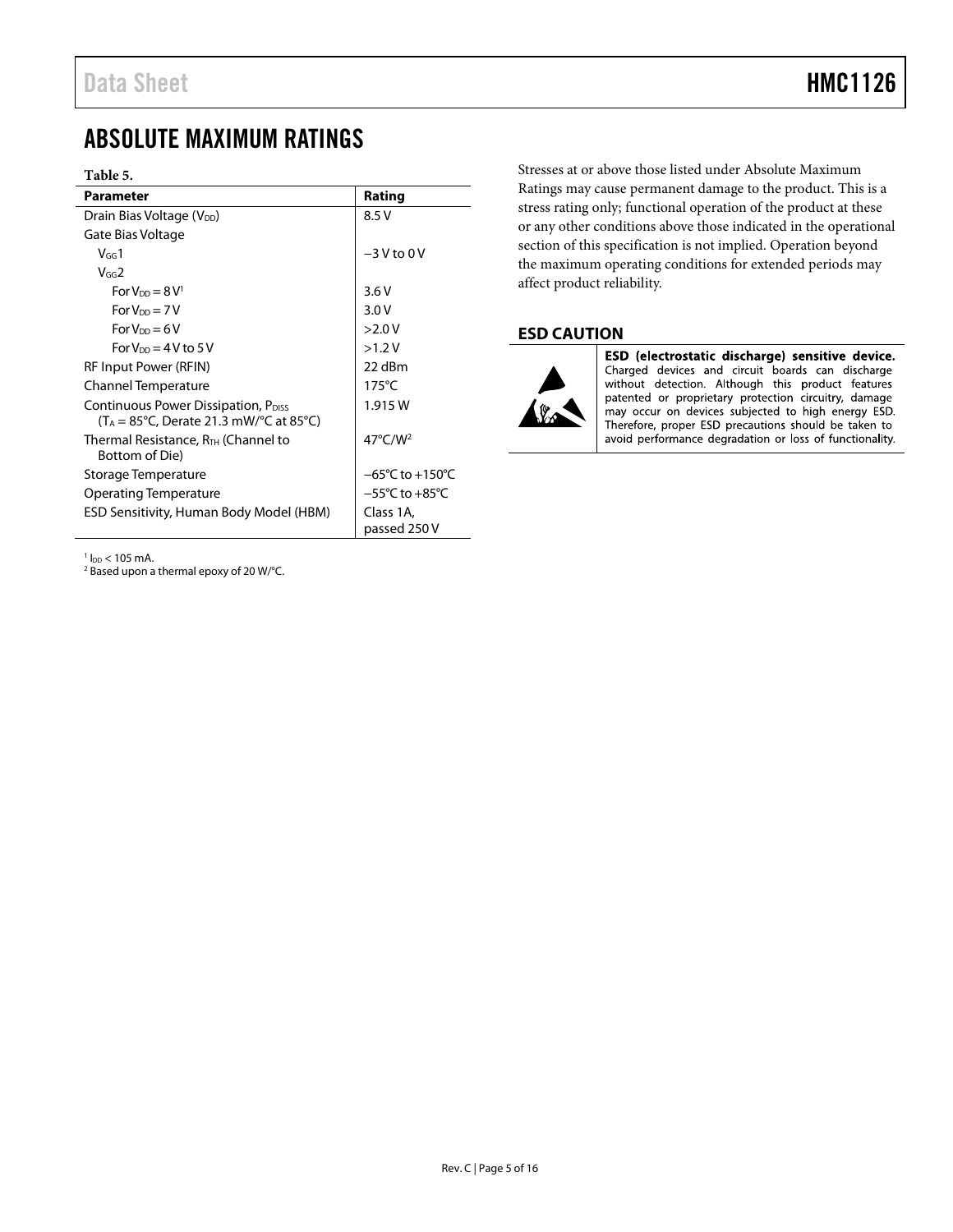## <span id="page-5-0"></span>PIN CONFIGURATION AND FUNCTION DESCRIPTIONS



*Figure 2. Pad Configuration* 

#### **Table 6. Pad Function Descriptions**

| Pad No.    | <b>Mnemonic</b> | <b>Description</b>                                                                                                                 |
|------------|-----------------|------------------------------------------------------------------------------------------------------------------------------------|
|            | <b>RFIN</b>     | RF Input. This pin is ac-coupled and matched to 50 $\Omega$ .                                                                      |
|            | V <sub>DD</sub> | Power Supply Voltage with Integrated RF Choke. Connect dc bias to this pin to provide drain current (l <sub>DD</sub> ).            |
|            | <b>RFOUT</b>    | RF Output. This pin is ac-coupled and matched to 50 $\Omega$ .                                                                     |
| 4          | $V_{GG}2$       | Gate Control 2 for Amplifier. Attach bypass capacitors as shown in Figure 38. For nominal operation, apply 1.4 V<br>to $V_{GG}$ 2. |
|            | $V$ GG $1$      | Gate Control 1 for Amplifier. Attach bypass capacitors as shown in Figure 38. Adjust this pin to achieve l <sub>DD</sub> = 65 mA.  |
| Die Bottom | <b>GND</b>      | Die bottom must be connected to RF/dc ground.                                                                                      |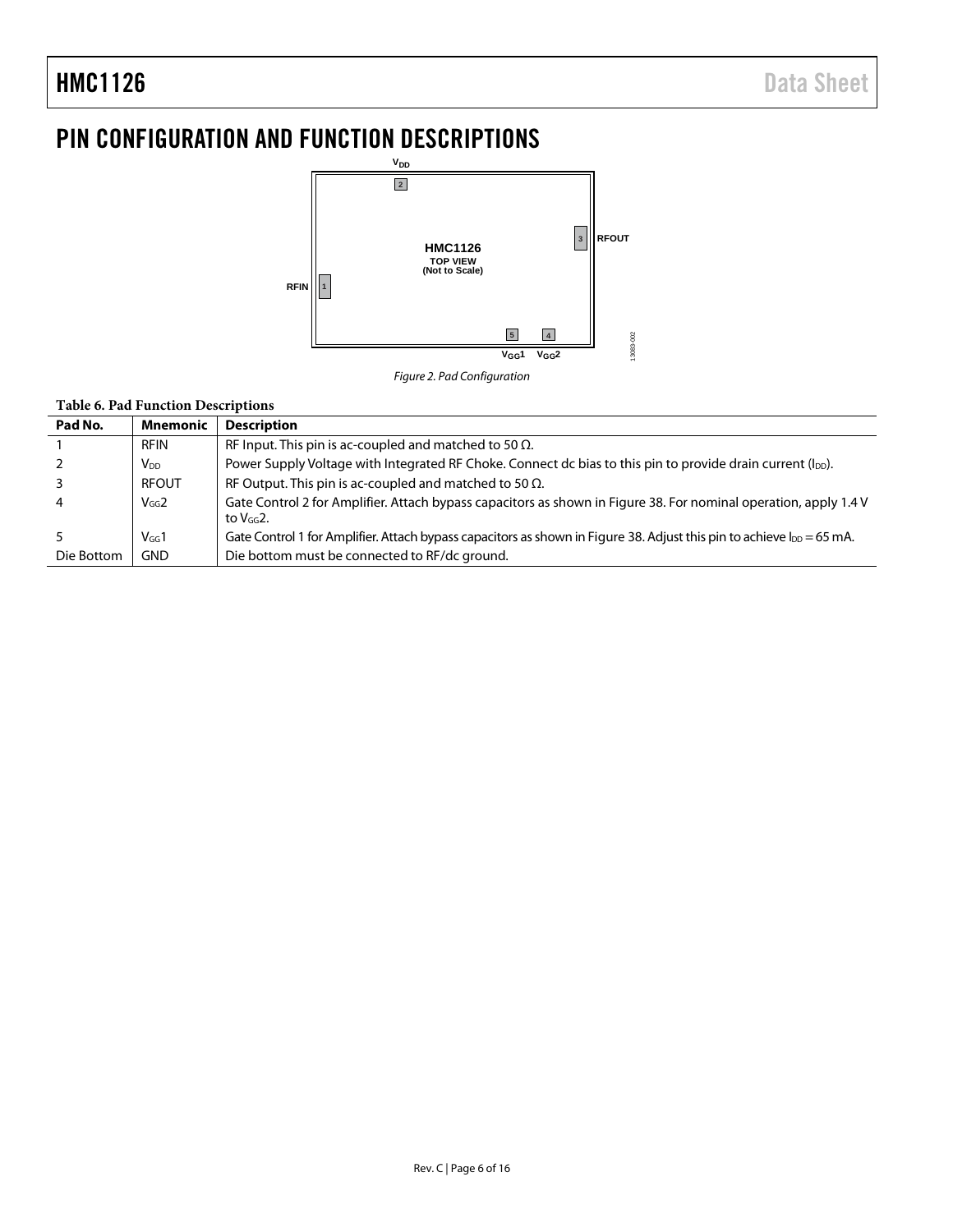## Data Sheet **HMC1126**

### <span id="page-6-0"></span>**INTERFACE SCHEMATICS**

**RFIN O**  $\begin{bmatrix} 1 & 0 \\ 0 & 0 \\ 0 & 0 \\ 0 & 0 \\ 0 & 0 \\ 0 & 0 \\ 0 & 0 \\ 0 & 0 \\ 0 & 0 \\ 0 & 0 \\ 0 & 0 \\ 0 & 0 \\ 0 & 0 \\ 0 & 0 \\ 0 & 0 \\ 0 & 0 \\ 0 & 0 \\ 0 & 0 \\ 0 & 0 \\ 0 & 0 \\ 0 & 0 \\ 0 & 0 \\ 0 & 0 \\ 0 & 0 \\ 0 & 0 \\ 0 & 0 \\ 0 & 0 & 0 \\ 0 & 0 & 0 \\ 0 & 0 & 0 \\ 0 & 0 & 0 \\ 0 & 0 & 0 & 0 \\ 0$ 13083-029

*Figure 3. RFIN Interface Schematic*



**Figure 4. V<sub>DD</sub>** Interface Schematic



*Figure 5. RFOUT Interface Schematic*



*Figure 6. VGG2 Interface Schematic*



*Figure 7. VGG1 Interface Schematic*



*Figure 8. GND Interface Schematic*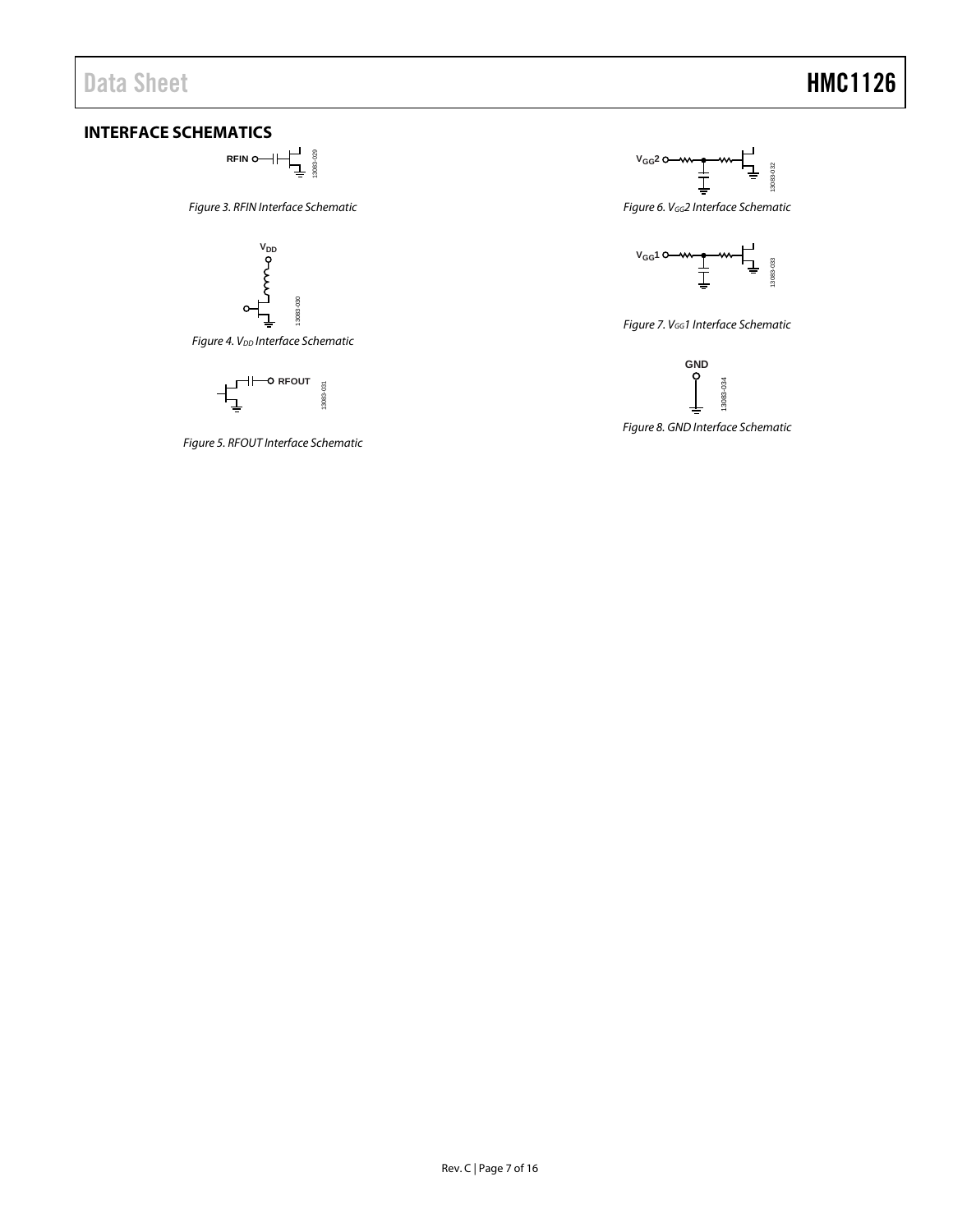### <span id="page-7-0"></span>TYPICAL PERFORMANCE CHARACTERISTICS



*Figure 9. Response (Gain and Return Loss) vs. Frequency*



*Figure 10. Input Return Loss vs. Frequency at Various Temperatures* 



*Figure 11. Gain vs. Frequency at Various Supply Voltages (V<sub>DD</sub>) (For VDD = 4 V, VGG2 = 1.4 V; for VDD = 5 V, VGG2 = 1.4 V; for VDD = 6 V, VGG2 = 2 V; for*   $V_{DD} = 7 V$ ,  $V_{GG} = 3 V$ ; for  $V_{DD} = 8 V$ ,  $V_{GG} = 3.6 V$ )



*Figure 12. Gain vs. Frequency at Various Temperatures*



*Figure 13. Output Return Loss vs. Frequency at Various Temperatures*



*Figure 14. Gain vs. Frequency at Various Supply Currents (I<sub>DD</sub>) (For VDD = 5 V, VGG2 = 1.4 V)*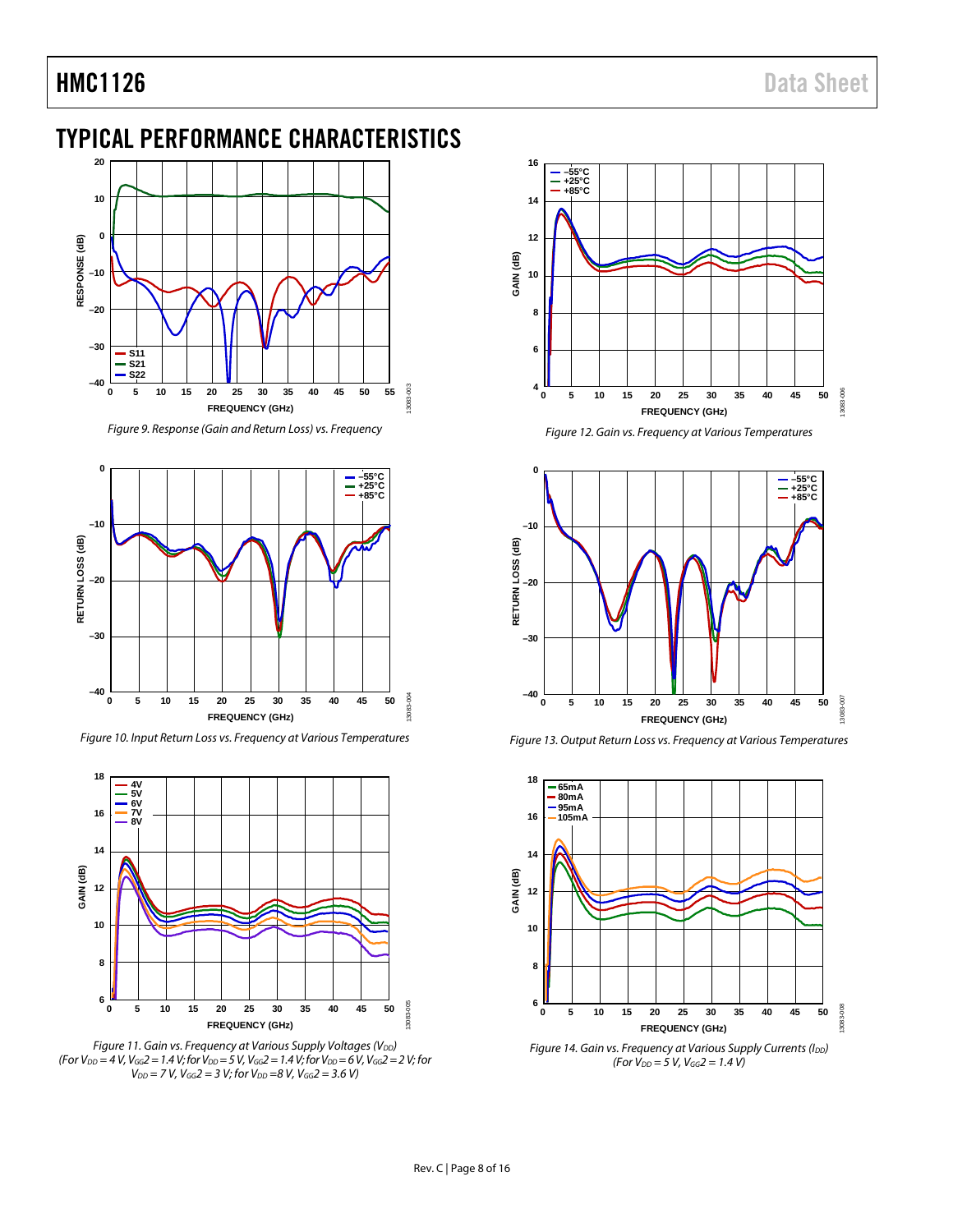### Data Sheet **HMC1126**



*Figure 15. P1dB vs. Frequency at Various Temperatures*



*Figure 16. PSAT vs. Frequency at Various Temperatures*



*Figure 17. P1dB vs. Frequency at Various Supply Currents (For VDD = 5 V, VGG2 = 1.4 V)*



*Figure 18. P1dB vs. Frequency at Various Supply Voltages (For V<sub>DD</sub>* = 4 *V*, *V<sub>GG</sub>2* = 1.4 *V*; for *V<sub>DD</sub>* = 5 *V*, *V<sub>GG</sub>2* = 1.4 *V*; for *V<sub>DD</sub>* = 6 *V*, *V<sub>GG</sub>2* = 2 *V*; for *V<sub>DD</sub>* = 7 *V*, *V<sub>GG</sub>2* = 3 *V;* for *V<sub>DD</sub>* = 8 *V*, *V<sub>GG</sub>2* = 3.6 *V*)



*Figure 19. PSAT vs. Frequency at Various Supply Voltages*   $(For V_{DD} = 4 \bar{V}$ ,  $V_{GG} = 1.4 V$ ; for  $V_{DD} = 5 \bar{V}$ ,  $V_{GG} = 1.4 V$ ; for  $V_{DD} = 6 V$ ,  $V_{GG} = 2 V$ ; for  $V_{DD} = 7 V$ ,  $V_{GG} = 3 V$ ; for  $V_{DD} = 8 V$ ,  $V_{GG} = 3.6 V$ )



*Figure 20. PSAT vs. Frequency at Various Supply Currents*   $(For V_{DD} = 5 \text{ V}, V_{GG} = 1.4 \text{ V})$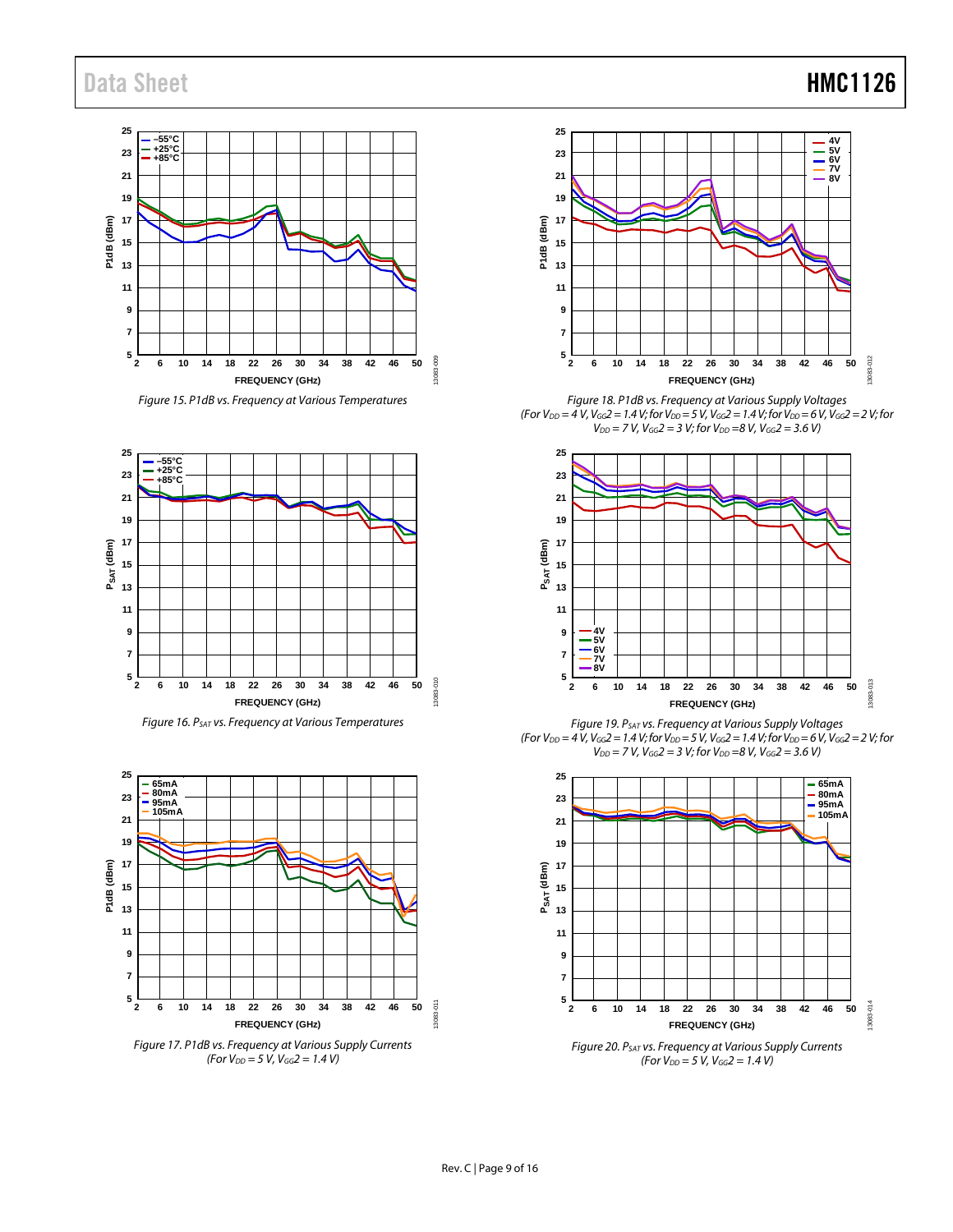





*Figure 22. Output IP3 vs. Frequency for Various Supply Currents,*   $P_{OUT} = 0$  dBm/Tone (For  $V_{DD} = 5$  V,  $V_{GG} = 1.4$  V)



*Figure 23. Output Third-Order Intermodulation (IM3) vs. Pout/Tone at VDD = 5 V, VGG2 = 1.4 V*



*Figure 24. Output IP3 vs. Frequency for Various Supply Voltages, P*<sub>OUT</sub> = 0 dBm/Tone (For  $V_{DD}$  = 4 V,  $V_{GG}$ 2 = 1.4 V; for  $V_{DD}$  = 5 V,  $V_{GG}$ 2 = 1.4 V; for *V<sub>DD</sub>* = 6 *V*, *V<sub>GG</sub>2* = 2 *V;* for *V<sub>DD</sub>* = 7 *V*, *V<sub>GG</sub>2* = 3 *V;* for *V<sub>DD</sub>* =8 *V*, *V<sub>GG</sub>2* = 3.6 *V*)



 $V_{DD} = 4 V$ ,  $V_{GG} = 1.4 V$ 



*VDD = 6 V, VGG2 = 2 V*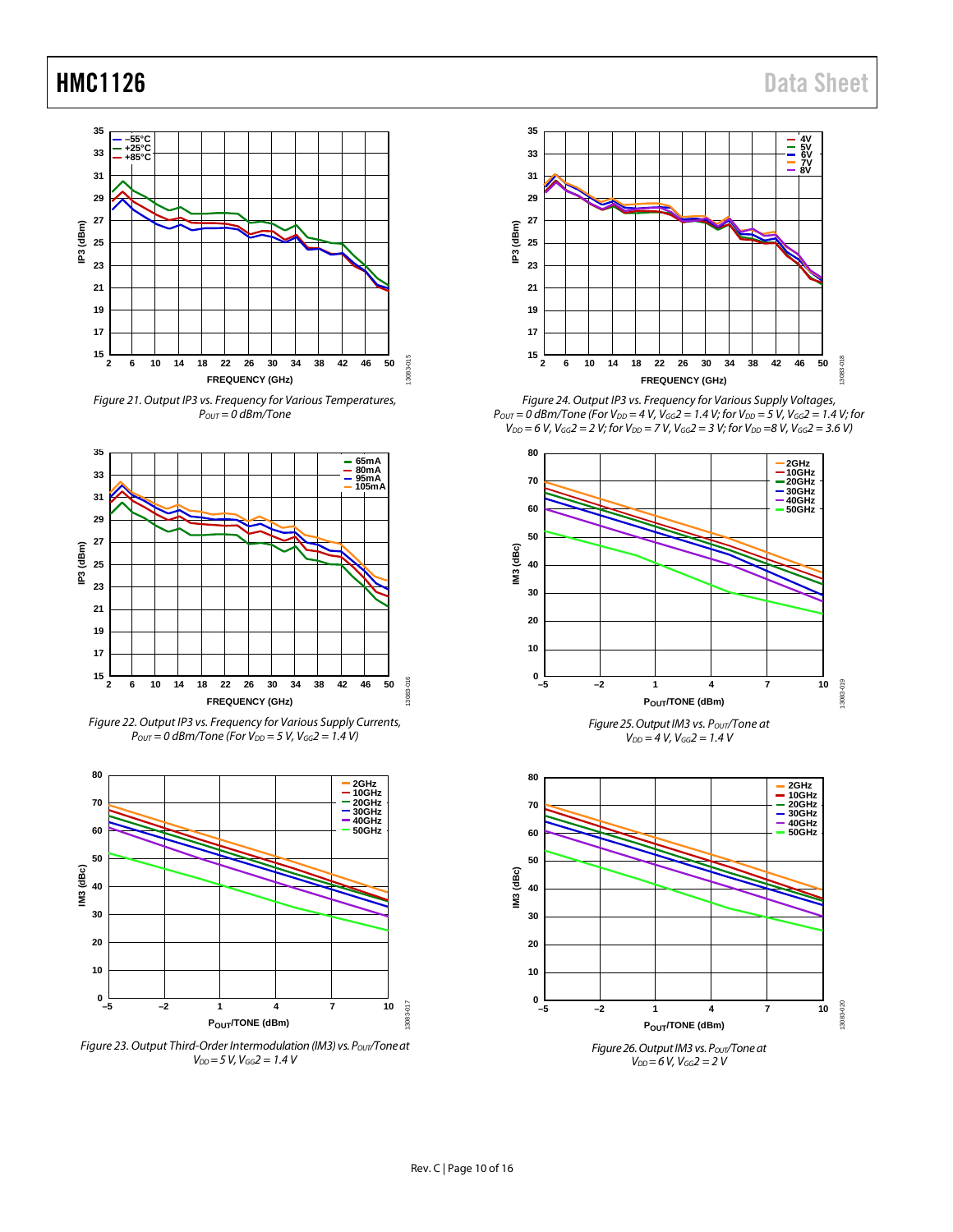## Data Sheet **HMC1126**





*Figure 28. Noise Figure vs. Frequency at Various Temperatures*



*Figure 29. Noise Figure vs. Frequency at Various Supply Currents (For VDD = 5 V, VGG2 = 1.4 V)*





*Figure 31. Noise Figure vs. Frequency at Various Supply Voltages (For V<sub>DD</sub>* = 4 *V*, *V<sub>GG</sub>*2 = 1.4 *V*; for *V<sub>DD</sub>* = 5 *V*, *V<sub>GG</sub>*2 = 1.4 *V*; for *V<sub>DD</sub>* = 6 *V*, *V<sub>GG</sub>*2 = 2 *V*; for  $V_{DD} = 7 V$ ,  $V_{GG} = 3 V$ ; for  $V_{DD} = 8 V$ ,  $V_{GG} = 3.6 V$ )



*Figure 32. Reverse Isolation vs. Frequency for Various Temperatures (For VDD = 5 V, VGG2 = 1.4 V)*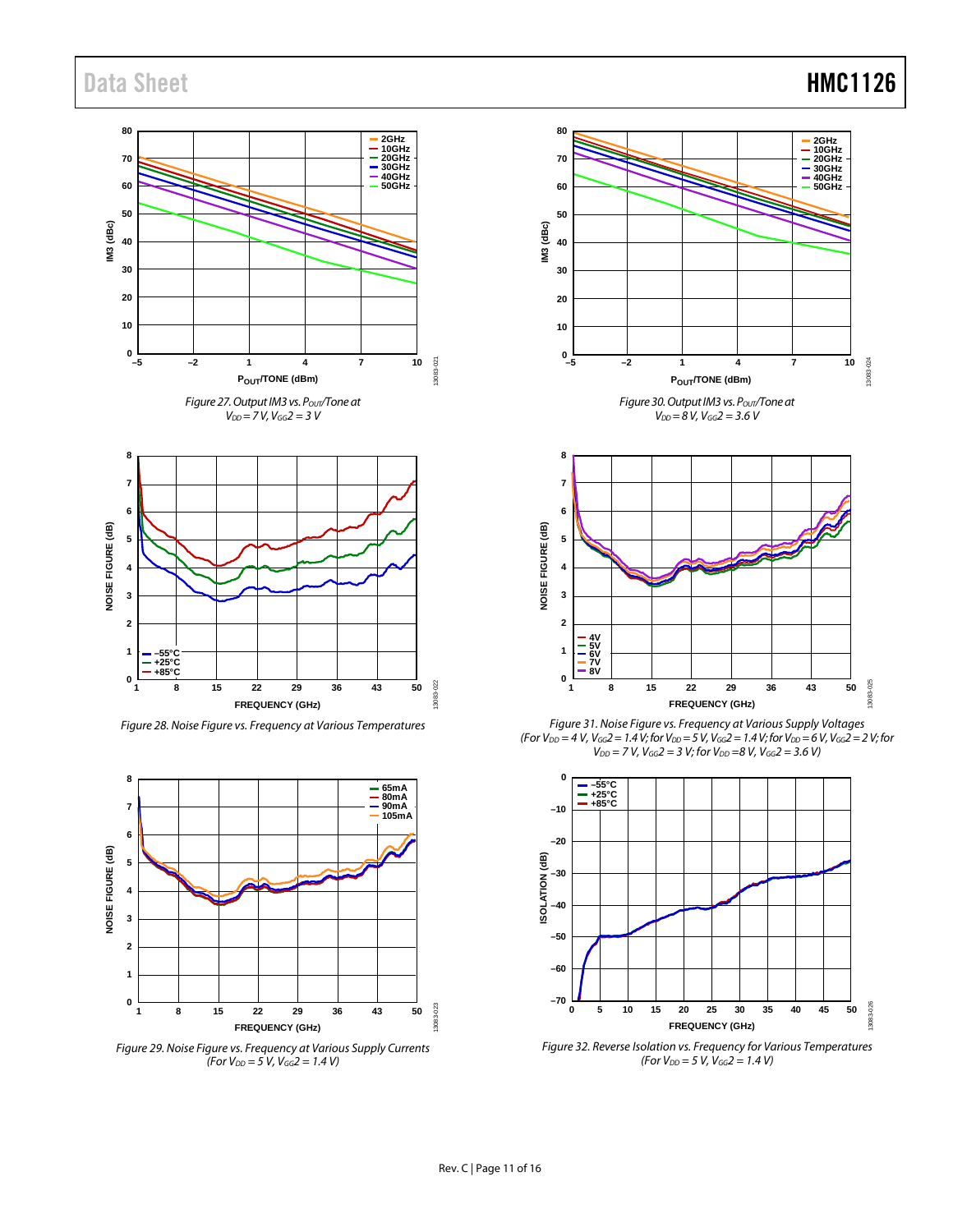## **HMC1126** Data Sheet





*Figure 34. Power Dissipation at 85°C vs. Input Power at Various Frequencies*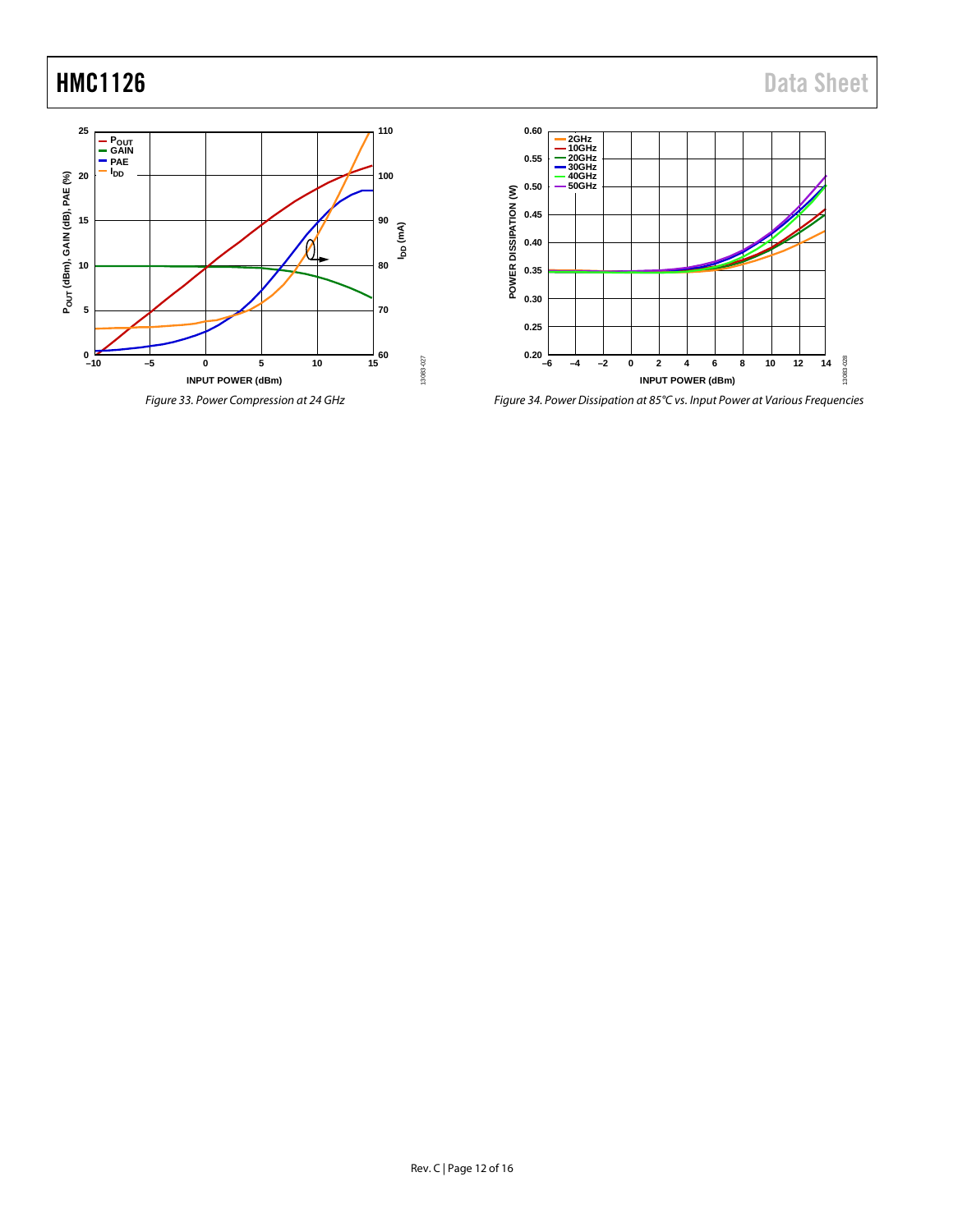### <span id="page-12-0"></span>APPLICATIONS INFORMATION

The [HMC1126 i](http://www.analog.com/HMC1126?doc=HMC1126.pdf)s a GaAs, pHEMT, MMIC, cascode distributed power amplifier.

The cascode distributed amplifier uses a fundamental cell of two FETs in series, source to drain. This fundamental cell then duplicates a number of times. The major benefit of this is an increase in the operation bandwidth. The basic schematic for a fundamental cell is given i[n Figure 35.](#page-12-2)



Figure 35. Fundamental Cell Schematic

<span id="page-12-2"></span>The recommended bias sequence during power up is the following:

- 1. Connect GND.
- 2. Set  $V_{GG}1$  to  $-2$  V.
- 3. Set  $V_{DD}$  to 5 V.
- 4. Set  $V_{GG}$ 2 to 1.4 V.
- 5. Increase  $V_{GG}1$  to achieve a typical quiescent current (I<sub>DQ</sub>) = 65 mA.
- 6. Apply the RF signal.

The recommended bias sequence during power down is the following:

- 1. Turn off the RF signal.
- 2. Decrease  $V_{GG}1$  to  $-2$  V to achieve I<sub>DQ</sub> = 0 mA.
- 3. Decrease  $V_{GG}$ 2 to 0 V.
- 4. Decrease  $V_{DD}$  to 0 V.
- 5. Increase  $V_{GG}1$  to 0 V.

#### <span id="page-12-1"></span>**MOUNTING AND BONDING TECHNIQUES FOR MILLIMETERWAVE GaAs MMICS**

Attach the die directly to the ground plane eutectically or with conductive epoxy (see the [Handling Precautions s](#page-12-3)ection, the [Mounting](#page-13-0) section, and th[e Wire Bonding](#page-13-1) section).

Microstrip, 50  $\Omega$ , transmission lines on 0.127 mm (5 mil) thick alumina, thin film substrates are recommended for bringing the radio frequency to and from the chip (se[e Figure 36\)](#page-12-4). When using 0.254 mm (10 mil) thick alumina, thin film substrates, raise the die 0.150 mm (6 mils) to ensure that the surface of the die is coplanar with the surface of the substrate. One way to accomplish this is to attach the 0.102 mm (4 mil) thick die to a 0.150 mm (6 mil) thick, molybdenum (Mo) heat spreader (moly tab) which can then be attached to the ground plane (se[e Figure 36 a](#page-12-4)nd [Figure 37\)](#page-12-5).

<span id="page-12-4"></span>

Figure 37. Die With the Moly Tab

<span id="page-12-5"></span>Place microstrip substrates as close to the die as possible to minimize bond wire length. Typical die to substrate spacing is 0.076 mm to 0.152 mm (3 mil to 6 mil).

#### <span id="page-12-3"></span>**Handling Precautions**

To avoid permanent damage, follow these storage, cleanliness, static sensitivity, transient, and general handling precautions:

- Place all bare die in either waffle or gel-based ESD protective containers and then seal the die in an ESD protective bag for shipment. Once the sealed ESD protective bag is opened, store all die in a dry nitrogen environment.
- Handle the chips in a clean environment. Do not attempt to clean the chip using liquid cleaning systems.
- Follow ESD precautions to protect against ESD strikes.
- While bias is applied, suppress instrument and bias supply transients. Use shielded signal and bias cables to minimize inductive pick up.
- Handle the chip along the edges with a vacuum collet or with a sharp pair of bent tweezers. The surface of the chip may have fragile air bridges and must not be touched with vacuum collet, tweezers, or fingers.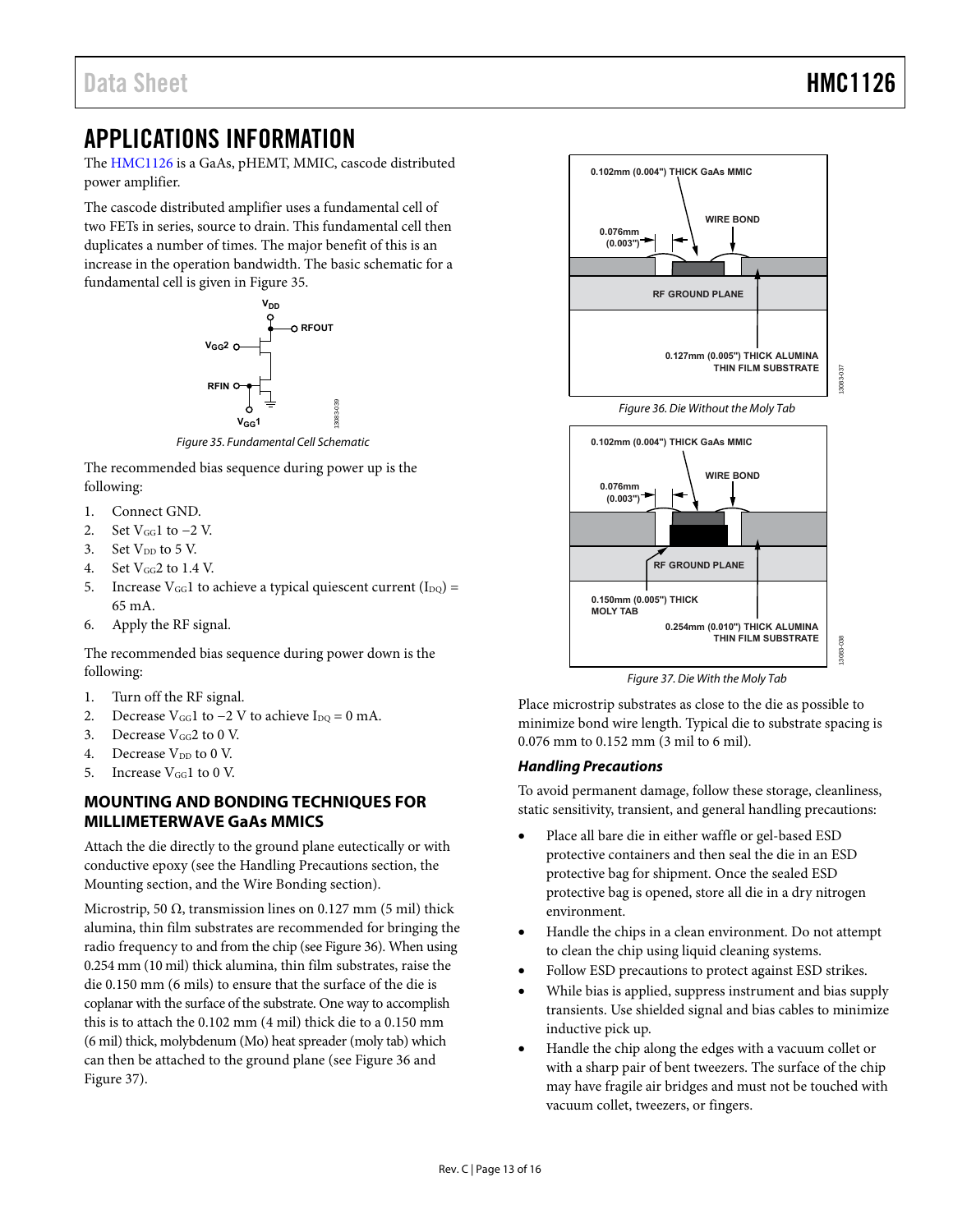#### <span id="page-13-0"></span>*Mounting*

The chip is back metallized and can be die mounted with AuSn eutectic preforms or with electrically conductive epoxy. Ensure that the mounting surface is clean and flat.

When eutectic die attached, an 80/20 gold tin preform is recommended with a work surface temperature of 255°C and a tool temperature of 265°C. When hot 90/10 nitrogen/hydrogen gas is applied, ensure that tool tip temperature is 290°C. Do not expose the chip to a temperature greater than 320°C for more than 20 seconds. For attachment, no more than 3 seconds of scrubbing is required.

When epoxy die attached, apply a minimum amount of epoxy to the mounting surface so that a thin epoxy fillet is observed around the perimeter of the chip once it is placed into position. Cure epoxy per the schedule of the manufacturer.

#### <span id="page-13-1"></span>*Wire Bonding*

RF bonds made with two 1 mil wires are recommended. Ensure that these bonds are thermosonically bonded with a force of 40 grams to 60 grams. DC bonds of an 0.001" (0.025 mm) diameter, thermosonically bonded, are recommended. Make ball bonds with a force of 40 grams to 50 grams and wedge bonds with a force of 18 grams to 22 grams. Make all bonds with a nominal stage temperature of 150°C. Apply a minimum amount of ultrasonic energy to achieve reliable bonds. Make all bonds as short as possible, less than 12 mils (0.31 mm).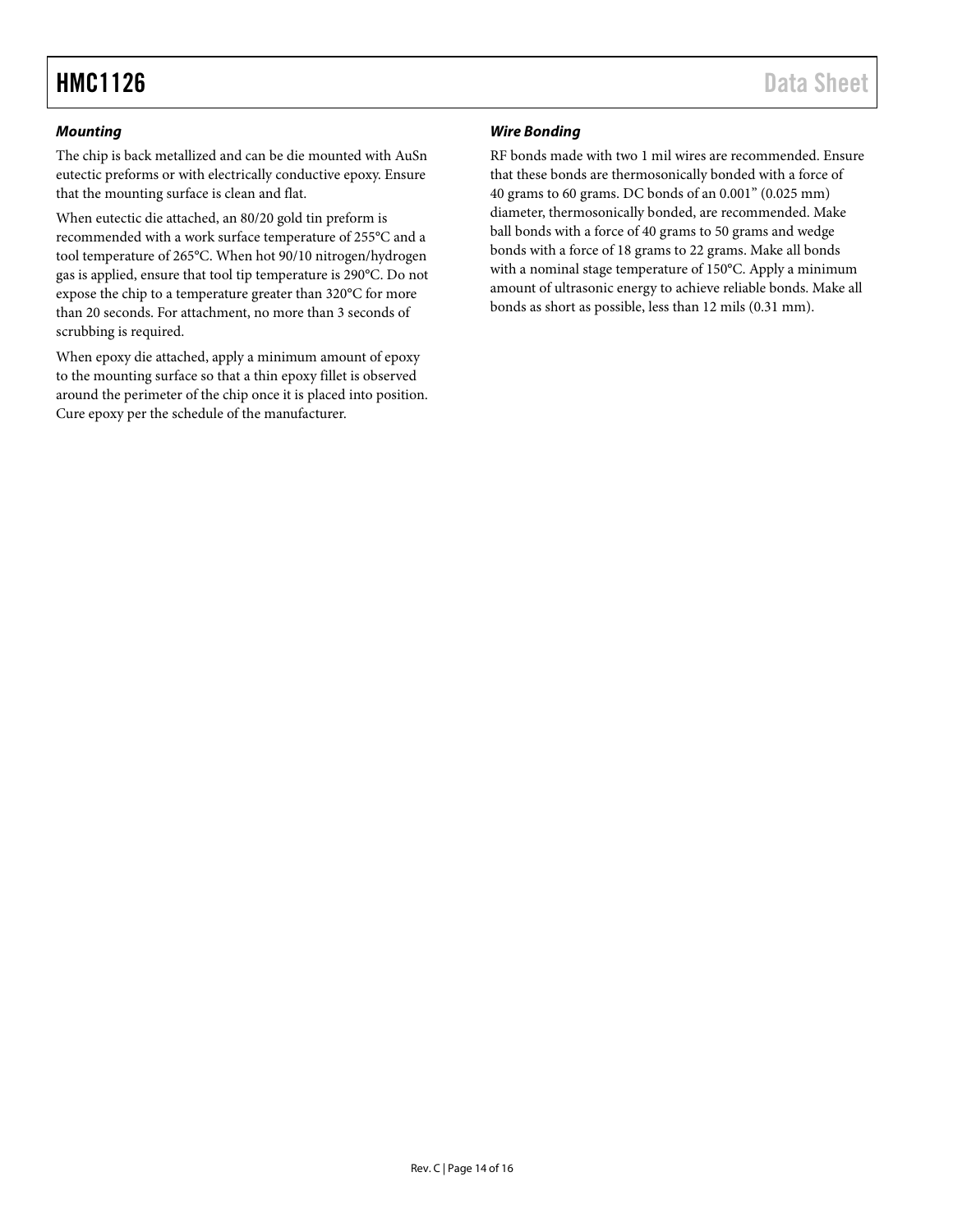## <span id="page-14-0"></span>APPLICATION CIRCUIT

<span id="page-14-2"></span><span id="page-14-1"></span>